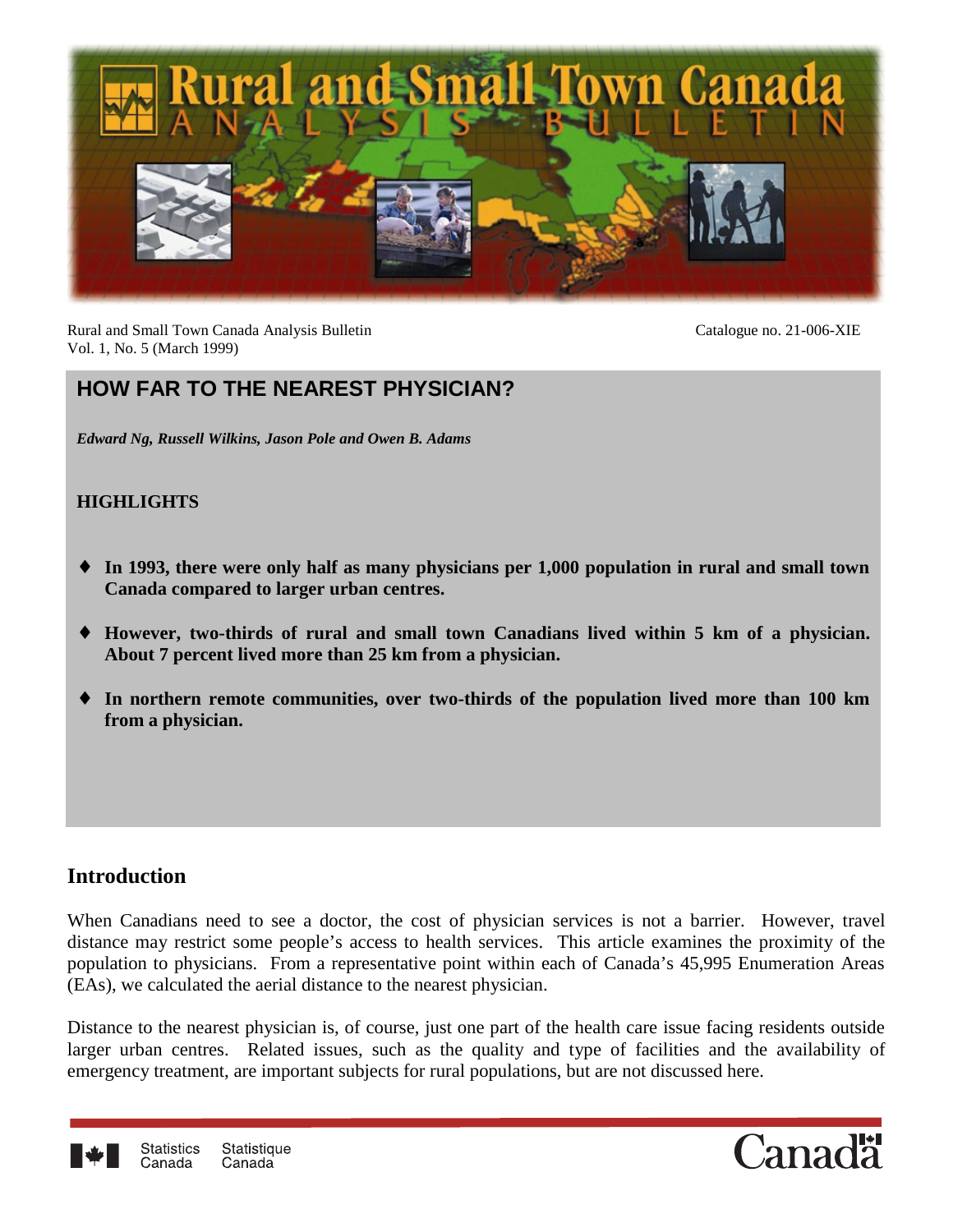#### **Rural and Small Town Canada Analysis Bulletin**

ISSN 1481-0964

Editor: Ray D. Bollman (bollman@statcan.ca) Tel.: (613) 951-3747 Fax: (613) 951-3868

Published in collaboration with The Rural Secretariat, Agriculture and Agri-Food Canada. The *Rural and Small Town Canada Analysis Bulletin* is an occasional publication of the Agriculture Division of Statistics Canada. It is available without charge at http://www.statcan.ca/cgi-bin/ downpub/freepub.cgi.

Editorial committee: Denis Chartrand, Ross Vani, Robin Armstrong, Rick Burroughs and Heather Clemenson.

Special thanks to: Roland Beshiri, Cindy Heffernan, Louise Larouche, Lucie Pilon and Marc Saint-Laurent.

Published by authority of the Minister responsible for Statistics Canada. © Minister of Industry, 1999.

All rights reserved. No part of this publication may be reproduced, stored in a retrieval system or transmitted in any form or by means, electronic, mechanical, photocopying, recording or otherwise without prior written permission from:

Pricing and Licensing Section, Marketing Division, Statistics Canada, Ottawa, Ontario, Canada, K1A 0T6

#### **Note of Appreciation**

Canada owes the success of its statistical system to a long-standing partnership between Statistics Canada, the citizens of Canada, its businesses, governments and other institutions. Accurate and timely statistical information could not be produced without their continued cooperation and goodwill.

*The population and income data analysed in this bulletin are from the 1991 Census of Population.*

*It was not possible to calculate the distance to the nearest physician for each individual. Instead, small geographic areas – census Enumeration Areas (EAs) – were considered. An EA is the geographic area canvassed, or enumerated, by one census representative. In rural areas, an EA can cover relatively wide reaches of land, but in urban areas, an EA is usually several city blocks. Each EA has a representative point that was used to represent the location of each EA resident.*

*For this bulletin, the postal codes for the mailing addresses of 57,291 physicians (including general practitioners and specialists) were obtained from the Canadian Medical Association's Physician Master file for the summer of 1993. These addresses were assumed to refer to the location where physician services were provided.*

 *The aerial distances from each EA representative point to the nearest physician were measured. If the calculated distance was 0.5 km or less (for example, in cases where the physician lived at the same representative point as the population), 0.5 km was arbitrarily assigned as the distance.*

*For rural postal codes, the EA in which the post office was located was selected, along with the latitude and longitude of its representative point. It was assumed that a physician's practice was more likely to be located in the village centre, along with the post office, rather than in the outlying areas served by the same rural postal code. The net effect of this assumption combined with the technique of using EA representative points to represent a group of residents is unknown. Because rural postal codes cover relatively large areas compared with their urban counterparts, and because rural populations are more dispersed, the implications are more consequential for estimates in rural areas. Specifically, assigning one representative point for each rural EA will provide a "less precise" estimated distance to physicians for rural residents compared to urban residents.*

*Data are presented for CMAs, CAs, and Rural and Small Town (RST) areas. RST refers to the population living outside the commuting zones of larger urban centres - specifically, outside Census Metropolitan Areas (CMAs) and Census of Agglomerations (CAs). A CMA has an urban core of 100,000 or over and includes all neighbouring municipalities where 50 percent or more of the work force commutes into the urban core. A CA has an urban core of 10,000 to 99,999 and includes all neighbouring municipalities where 50 percent or more of the work force commutes into the urban core. Thus, RST Canada represents the non-CMA and non-CA population. It includes all the residents outside the commuting zones of larger urban centres.*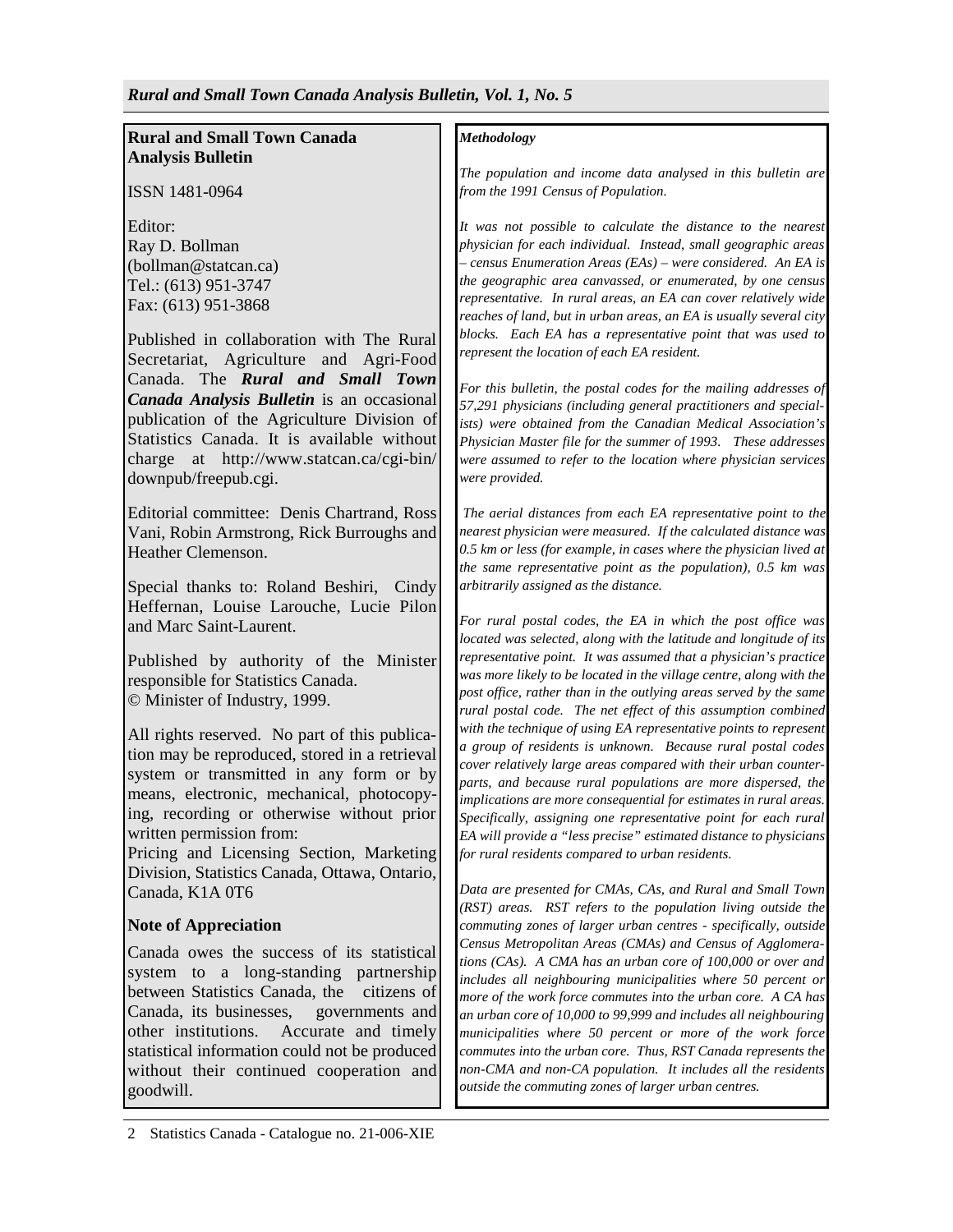## **Fewer physicians in rural and small town areas**

Within rural and small town (RST) areas, there are fewer physicians compared to larger urban centres. In 1993, there was less than one physician per 1,000 population compared to two or more physicians per 1,000 population in larger urban centres (Figure 1). However, many RST residents may have easy access to physicians in larger urban centres.

#### **Figure 1 Rural and small town Canada has less then half the number of physicians per 1,000 population, compared to larger urban centres**



Source : Ng et al. "How far to the nearest physician?", Health Reports (Cat. No. 82-003-XPB) Vol. 8, n<sup>o</sup> 4, (Spring, 1997 pp. 19-31).

## **RST residents must travel further to visit a physician.**

In fact, the average resident in RST areas was 10 km from a physician, compared to less than 2 km, on average, for residents of larger urban centres (Figure 2).

## **A small share of RST residents live more than 25 km from a physician**

Although the average RST resident is 10 km from a physician, over one-half were less than 5 km from a physician (Figure 3). However, within RST areas, 7 percent of the residents were more than 25 km from a physician.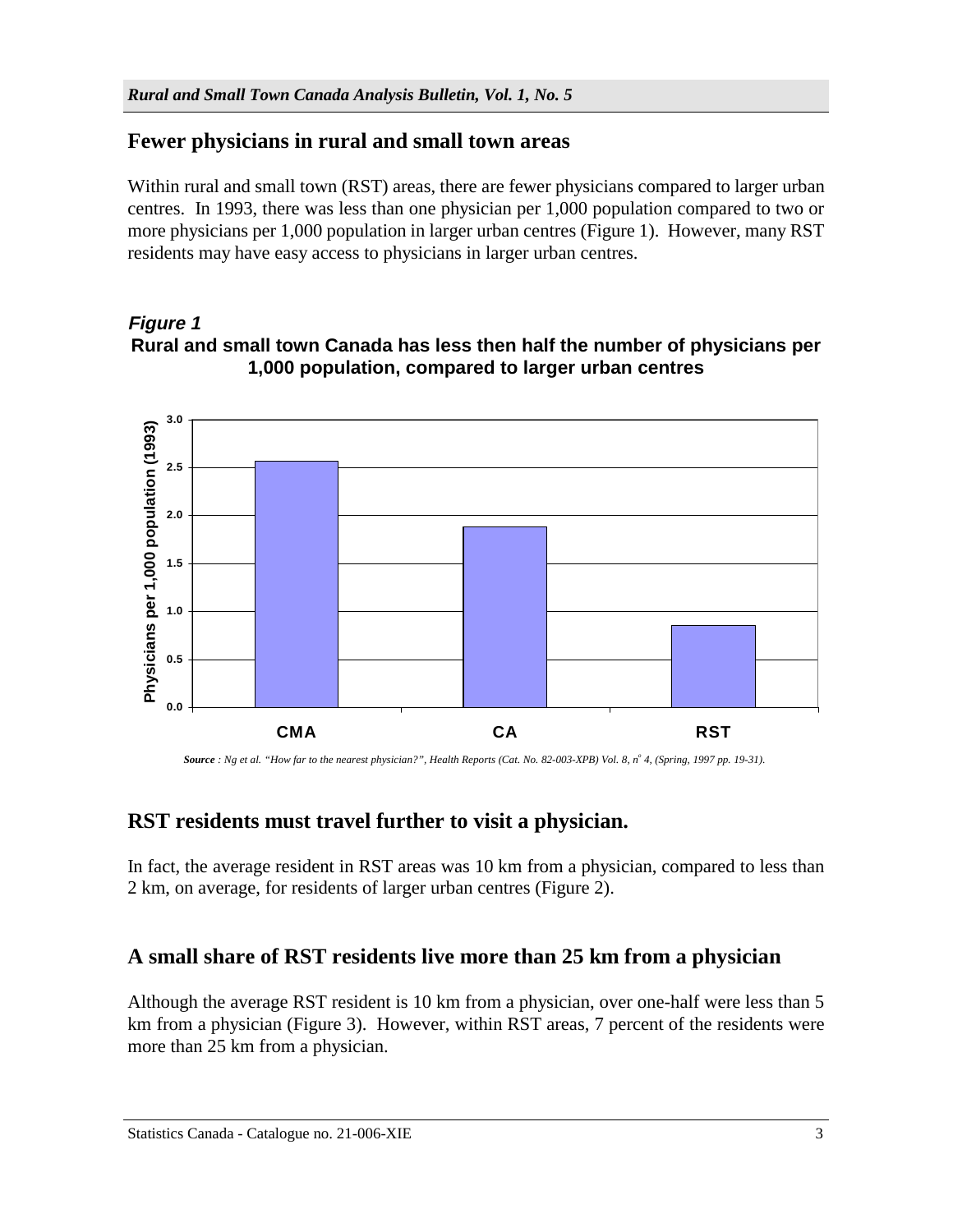### **Figure 2**



**Rural and Small Town Canadians live, on average, 10 km from a physician**

### **Figure 3**

**About 7 percent of rural and small town Canadians live 25 km or more from a physician**



*Source : Ng et al. "How far to the nearest physician?", Health Reports (Cat. No. 82-003-XPB) Vol. 8, no 4, (Spring, 1997 pp. 19-31).*

*Source : Ng et al. "How far to the nearest physician?", Health Reports (Cat. No. 82-003-XPB) Vol. 8, no 4, (Spring, 1997 pp. 19-31).*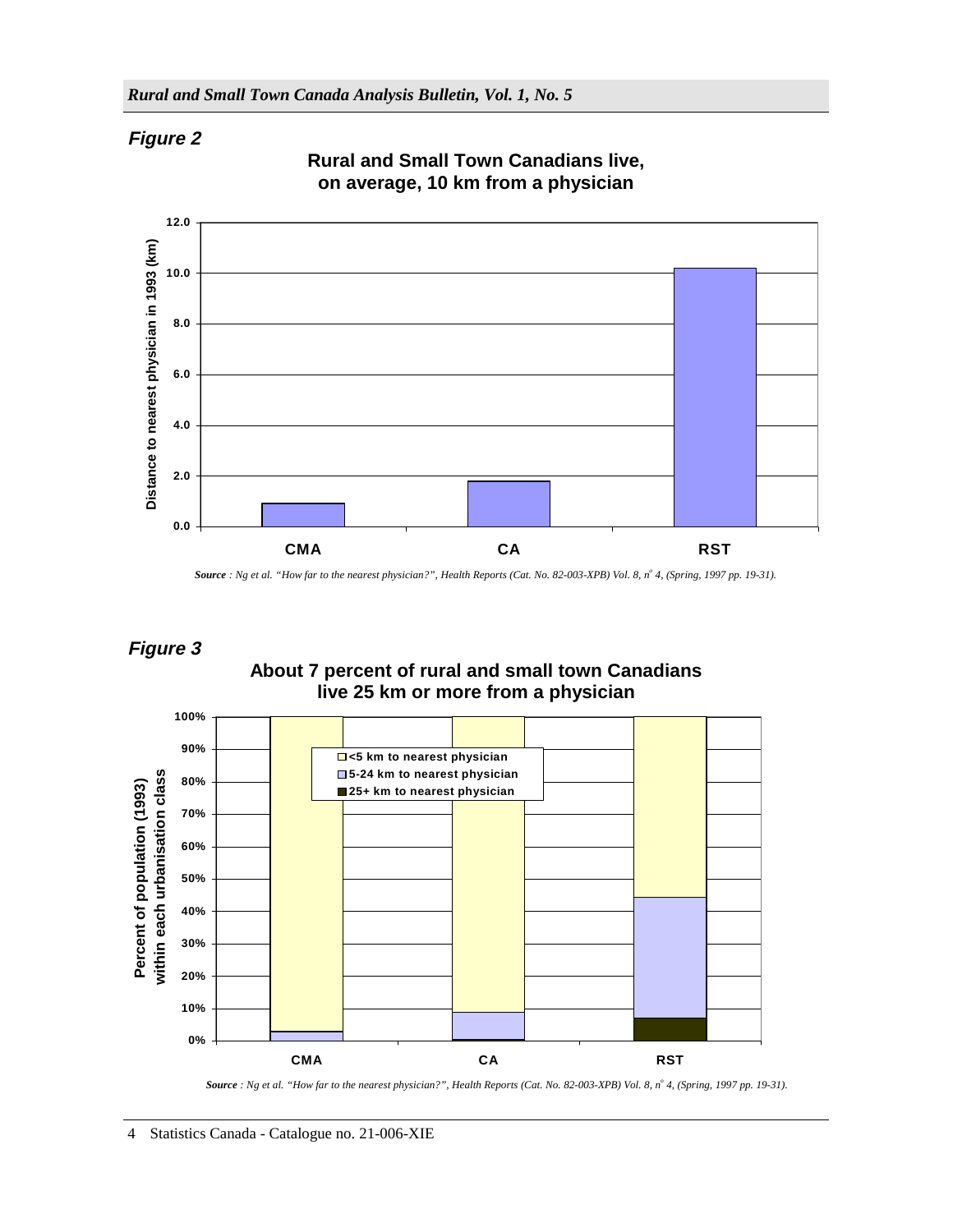### **Remote populations have less access to physicians**

Since residents of Canada's northern remote regions are located in widely dispersed communities, it is not surprising they have less access to physicians. For instance, 16,000 people live at 65-69° north latitude (the northern part of Yukon and Northwest Territories – see map) and about two-thirds of these individuals live more than 100 km from a physician (Figure 4). No physicians were normally in residence above 70° north latitude to serve the 3,300 people living there. The entire population was more than 100 km from the nearest physician. However, physicians may still be available in these remote areas through temporary assignments or rotation programs. As well, medical services may be provided by clinics staffed by nurses.

## **Map: Canada with degrees of latitutde**



*Source: Geography Division, Statistics Canada.*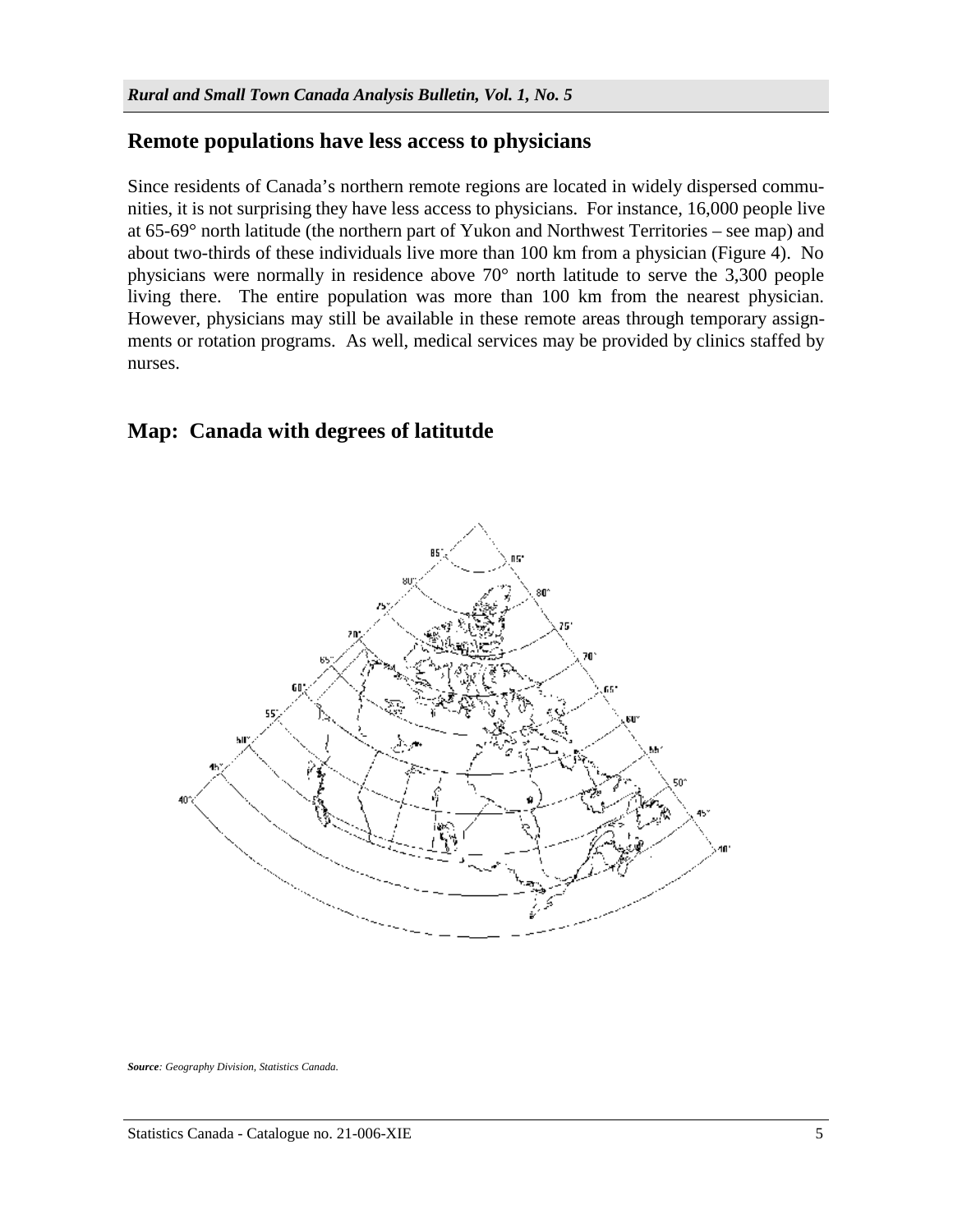

*Source : Ng et al. "How far to the nearest physician?", Health Reports (Cat. No. 82-003-XPB) Vol. 8, no 4, (Spring, 1997 pp. 19-31).*

# **To conclude**

Although there are only half as many physicians per 1,000 population in rural and small town Canada, two-thirds of rural and small town Canadians live within 5 km of a physician. About 7 percent live more than 25 km from a physician.

In northern and remote communities, over two-thirds of the population lives more than 100 km from a physician.

This article provides data<sup>1</sup> on the distance that rural and small town residents must travel to visit a physician. Unanswered here is whether the distance to a physician is a deterrent to care. Patients who must travel a long distance to visit a doctor may put off regular check-ups. Some may postpone visiting a physician for apparently minor ailments. Data on the incidence of diseases and health problems by distance to the nearest physician would be needed to address this question.

\_\_\_\_\_\_\_\_\_\_\_\_\_\_\_ <sup>1</sup> We acknowledge that the data are six years old, referring to 1993. A recent report by Paul Jordan (**Living in Atlantic Canada, 1998: Perceptions About Life in Rural and Small Towns** (Sackville, N.B.: Rural and Small Town Programme, Mount Allison University)) noted that 70 percent of residents in rural communities in the Atlantic Provinces said their communities had been affected by a reduction in health services and 55 percent reported a loss of rural doctors.